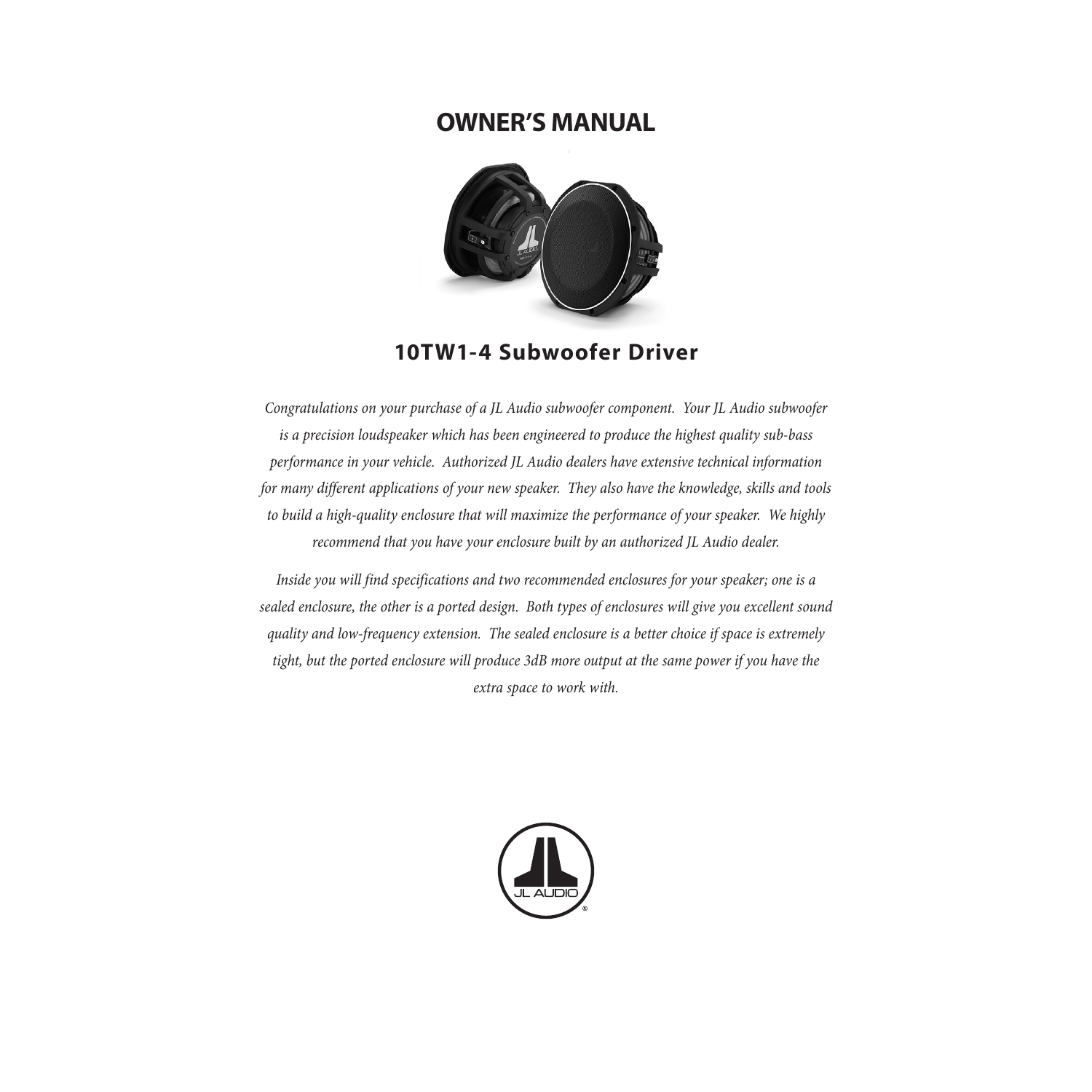## JL AUDIO **10TW1-4**

U.S. PATENTS: #6,095,280 #8,374,379 #5,734,132 | Other U.S. & Foreign patents pending.



| <b>SUBWOOFER</b>                                                                                                                                                                                             | 10TW1-4                                           |  |
|--------------------------------------------------------------------------------------------------------------------------------------------------------------------------------------------------------------|---------------------------------------------------|--|
| Free Air Resonance (Fs):                                                                                                                                                                                     | 38.09 Hz                                          |  |
| Electrical "Q" (Qes):                                                                                                                                                                                        | 0.639                                             |  |
| Mechanical "Q" (Qms):                                                                                                                                                                                        | 10.070                                            |  |
| Total Speaker "Q" (Qts):                                                                                                                                                                                     | 0.601                                             |  |
| Equivalent Compliance (Vas):                                                                                                                                                                                 | $0.429$ ft <sup>3</sup><br>12.15 litres           |  |
| One-way, Linear Excursion (Xmax)*:                                                                                                                                                                           | $040$ in<br>$10 \text{ mm}$                       |  |
| Efficiency (1W/1m)**:                                                                                                                                                                                        | 82.2 dB SPL                                       |  |
| Effective Piston Area (Sd):                                                                                                                                                                                  | 41.602 in <sup>2</sup><br>$0.0268$ m <sup>2</sup> |  |
| DC Resistance (Re):                                                                                                                                                                                          | 3.516 ohm                                         |  |
| Nominal Impedance:                                                                                                                                                                                           | 4 ohm                                             |  |
| Power Handling (continuous):                                                                                                                                                                                 | 300 W                                             |  |
| * Xmax specifications are derived via one-way voice coil overhang method with no correction<br>factors applied.<br>** Efficiency (1W/1m) is not an accurate indicator of a subwoofer's output capability and |                                                   |  |

| Linclency (TW) hill) is not all accurate indicator or a subwooler's output capability and |                                                                                            |
|-------------------------------------------------------------------------------------------|--------------------------------------------------------------------------------------------|
|                                                                                           | should not be used as a comparison to other subwoofers to determine which one is "louder"! |

All specifications are subject to change without notice.

| <b>10TW1 SUBWOOFER PHYSICAL</b><br><b>SPECIFICATIONS</b> |                                        |  |  |
|----------------------------------------------------------|----------------------------------------|--|--|
| <b>Nominal Diameter:</b>                                 | $10.0$ in.<br>250 mm                   |  |  |
| Overall Diameter (A):                                    | 10.375 in.<br>264 mm                   |  |  |
| Mounting Hole Diameter (B):                              | 9.0625 in<br>230 mm                    |  |  |
| Bolt Hole Circle (C):                                    | 9.7 in.<br>246 mm                      |  |  |
| Magnet Diameter (D):                                     | 4.54 in.<br>115 mm                     |  |  |
| Mounting Depth (E):                                      | 4.36 in.<br>111 mm                     |  |  |
| Frontal Grille Protrusion (F):                           | $0.87$ in<br>$22 \text{ mm}$           |  |  |
| Net Weight:                                              | $10.5$ lbs<br>4.8 kg                   |  |  |
| Driver Displacement:                                     | $0.047$ ft <sup>3</sup><br>1.33 litres |  |  |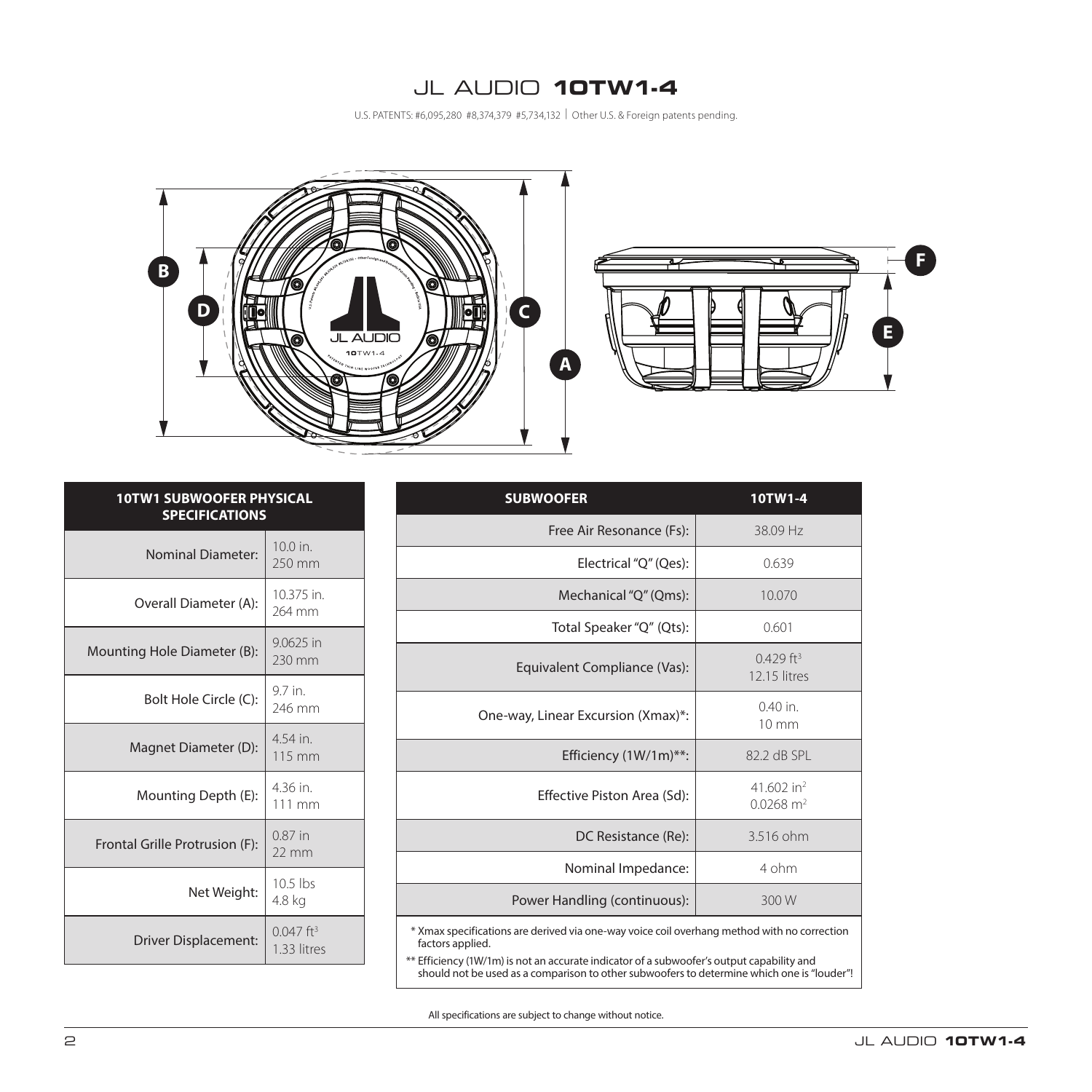#### All specifications are subject to change without notice.

| <b>SUBWOOFER</b> | <b>RECOMMENDED SEALED ENCLOSURES</b>  |                                                                                         |                        |                   |            |
|------------------|---------------------------------------|-----------------------------------------------------------------------------------------|------------------------|-------------------|------------|
|                  | <b>Volume</b><br>(net int.)           | <b>External Dimensions</b><br>$(\text{Width} \times \text{Height} \times \text{Depth})$ | F <sub>3</sub><br>(Hz) | <b>Fc</b><br>(Hz) | <b>Otc</b> |
| 10TW1-4          | $0.35$ ft <sup>3</sup><br>9.91 litres | 16.125 in. x 14.00 in. x 5.25 in.<br>410 mm x 356 mm x 133 mm                           | 47 24                  | 56.83             | 0.897      |



| <b>SUBWOOFER</b> | <b>RECOMMENDED PORTED ENCLOSURES</b>  |                                                                                |                                                                                                          |                  |                        |
|------------------|---------------------------------------|--------------------------------------------------------------------------------|----------------------------------------------------------------------------------------------------------|------------------|------------------------|
|                  | <b>Volume</b><br>(net int.)           | <b>Enclosure External Dimensions</b><br>(Width $\times$ Height $\times$ Depth) | <b>Slot Port Internal Dimensions</b><br>(Slot Width $\times$ Slot Height $\times$ Effective Port Length) | Tune to:<br>(Hz) | F <sub>3</sub><br>(Hz) |
| 10TW1-4          | $0.625$ ft <sup>3</sup><br>7.7 litres | 26.625 in. x 16.00 in. x 5.25 in.<br>676 mm x 406 mm x 133 mm                  | 3.75 in. x 1.875 in. x 22.50 in.<br>95 mm x 48 mm x 572 mm                                               | 35               | 30.77                  |

- The enclosure recommendations listed are external dimensions which assume the use of 3/4" (19mm) thick material. If you are using 5/8" (16mm) thick material, subtract 1/4" (6.5mm) from each dimension. Do not use any material with a thickness of less than 5/8" (16mm) as this may compromise the rigidity of the enclosure.
- All enclosure volumes listed are net internal volumes! Box volume displacement, port displacement and brace displacement must be added to obtain the final gross internal volume. All enclosure dimensions listed have already taken this into account.
- When using two subwoofers in a common enclosure simply double the required volume and, in the case of a ported enclosure, use two times the recommended port(s).
- We recommend the use of this speaker in a bi-amplified system using high-quality satellite speakers and amplifiers. We do not recommend the use of this subwoofer with a passive crossover (coil), as this type of device will adversely affect performance.





Ξ

Prolonged exposure to sound pressure levels in excess of 100dB can cause permanent hearing loss. This high-performance speaker can exceed this level. Please exercise restraint in its operation in order to preserve your ability to enjoy its fidelity.

When installing a subwoofer in your vehicle, it is extremely important to secure the enclosure firmly. We recommend bolting the enclosure through the metal of the floorpan or the frame of the vehicle with large diameter washers for reinforcement. If an enclosure is not firmly attached, it can become a projectile in a collision. This is particularly important in a hatchback, station wagon, sports utility vehicle, or van.

All specifications are subject to change without notice.